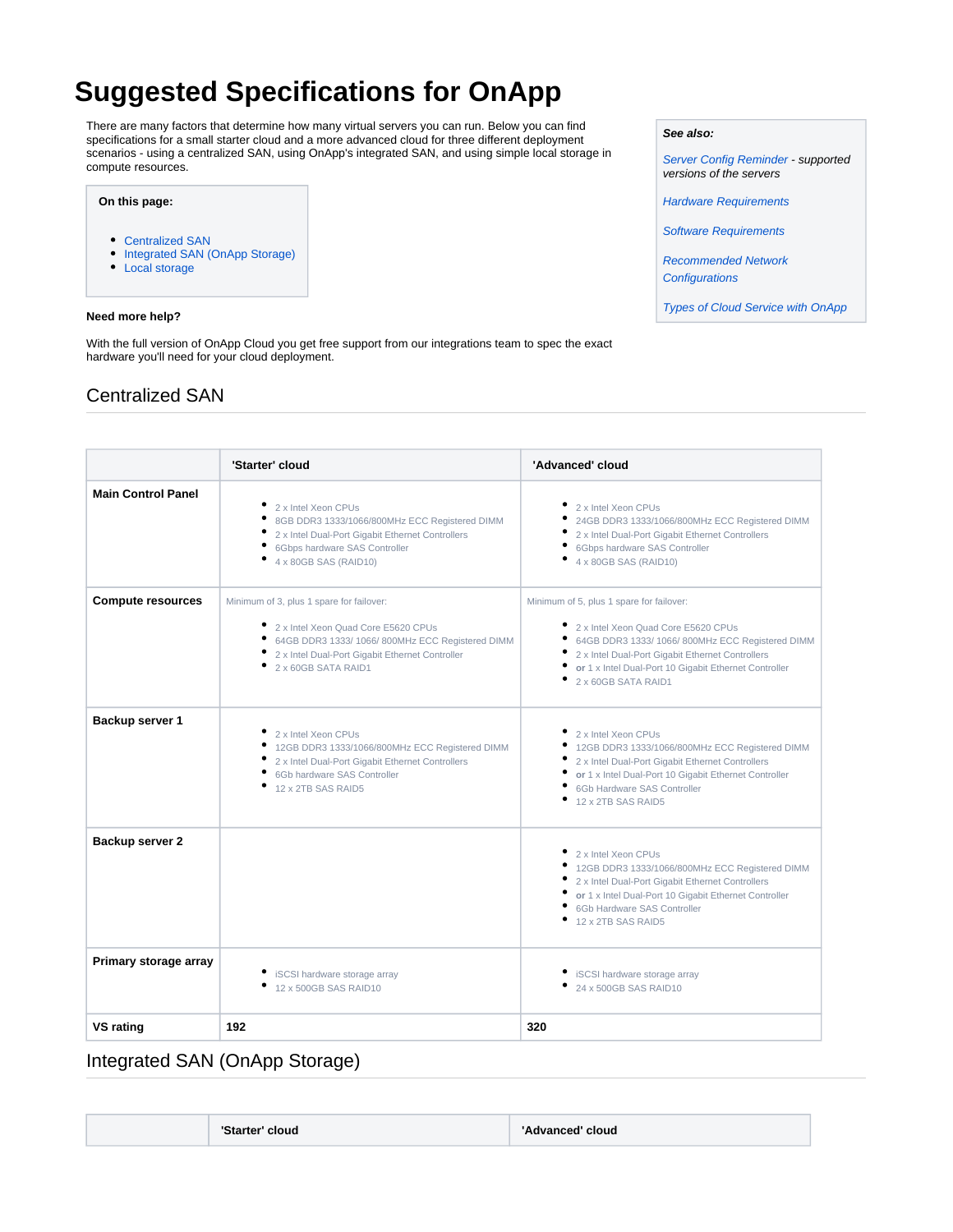| <b>Control Panel</b>     | 2 x Intel Xeon Processor<br>8GB DDR3 1333/ 1066/ 800MHz ECC Registered DIMM<br>2 x Intel Dual-Port Gigabit Ethernet Controllers<br>6Gbps hardware SAS Controller<br>4 x 80GB SAS (RAID10)                                                                                   | 2 x Intel Xeon Processor<br>24GB DDR3 1333/1066/800MHz ECC Registered DIMM<br>2 x Intel Dual-Port Gigabit Ethernet Controllers<br>6Gbps hardware SAS Controller<br>4 x 80GB SAS (RAID10)                                                                                                                                                     |
|--------------------------|-----------------------------------------------------------------------------------------------------------------------------------------------------------------------------------------------------------------------------------------------------------------------------|----------------------------------------------------------------------------------------------------------------------------------------------------------------------------------------------------------------------------------------------------------------------------------------------------------------------------------------------|
| <b>Compute resources</b> | Minimum of 3, plus 1 spare for failover:<br>2 x Intel Xeon Quad Core E5620<br>64GB DDR3 1333/1066/800MHz ECC Registered DIMM<br>2 x Intel Dual-Port Gigabit Ethernet Controller<br>2 x 60GB SATA RAID1 (OnApp installation)<br>8 x 250GB SAS RAID10 (local primary storage) | Minimum of 5, plus 1 spare for failover:<br>2 x Intel Xeon Quad Core E5620<br>64GB DDR3 1333/1066/800MHz ECC Registered DIMM<br>2 x Intel Dual-Port Gigabit Ethernet Controllers<br>or 1 x Intel Dual-Port 10 Gigabit Ethernet Controller<br>2 x 60GB SATA RAID1 (OnApp installation)<br>8 x 250GB SAS RAID10 (local primary storage volume) |
| Backup server 1          | 2 x Intel Xeon CPUs<br>12GB DDR3 1333/ 1066/ 800MHz ECC Registered DIMM<br>2 x Intel Dual-Port Gigabit Ethernet Controllers<br>Hardware 6Gb SAS Controller<br>12 x 2TB SAS RAID5                                                                                            | 2 x Intel Xeon CPUs<br>12GB DDR3 1333/1066/800MHz ECC Registered DIMM<br>2 x Intel Dual-Port Gigabit Ethernet Controllers<br>or 1 x Intel Dual-Port 10 Gigabit Ethernet Controller<br>6Gb hardware SAS Controller<br>12 x 2TB SAS RAID5                                                                                                      |
| Backup server 2          |                                                                                                                                                                                                                                                                             | 2 x Intel Xeon CPUs<br>12GB DDR3 1333/ 1066/ 800MHz ECC Registered DIMM<br>2 x Intel Dual-Port Gigabit Ethernet Controllers<br>or 1 x Intel Dual-Port 10 Gigabit Ethernet Controller<br>6Gb hardware SAS Controller<br>12 x 2TB SAS RAID5                                                                                                    |
| <b>VS rating</b>         | 192                                                                                                                                                                                                                                                                         | 320                                                                                                                                                                                                                                                                                                                                          |

## <span id="page-1-0"></span>Local storage

|                          | 'Starter' cloud                                                                                                                                                                                                                                                               | 'Advanced' cloud                                                                                                                                                                                                                                                                                                                               |
|--------------------------|-------------------------------------------------------------------------------------------------------------------------------------------------------------------------------------------------------------------------------------------------------------------------------|------------------------------------------------------------------------------------------------------------------------------------------------------------------------------------------------------------------------------------------------------------------------------------------------------------------------------------------------|
| <b>Control Panel</b>     | 2 x Intel Xeon Processor<br>8GB DDR3 1333/1066/800MHz ECC Registered DIMM<br>2 x Intel Dual-Port Gigabit Ethernet Controllers<br>6Gbps hardware SAS Controller<br>4 x 80GB SAS (RAID10)                                                                                       | 2 x Intel Xeon Processor<br>24GB DDR3 1333/ 1066/ 800MHz ECC Registered DIMM<br>2 x Intel Dual-Port Gigabit Ethernet Controllers<br>6Gbps hardware SAS Controller<br>4 x 80GB SAS (RAID10)                                                                                                                                                     |
| <b>Compute resources</b> | Minimum of 3, plus 1 spare for failover:<br>2 x Intel Xeon Quad Core E5620<br>64GB DDR3 1333/ 1066/ 800MHz ECC Registered DIMM<br>2 x Intel Dual-Port Gigabit Ethernet Controller<br>2 x 60GB SATA RAID1 (OnApp installation)<br>8 x 250GB SAS RAID10 (local primary storage) | Minimum of 5, plus 1 spare for failover:<br>2 x Intel Xeon Quad Core E5620<br>64GB DDR3 1333/ 1066/ 800MHz ECC Registered DIMM<br>2 x Intel Dual-Port Gigabit Ethernet Controllers<br>or 1 x Intel Dual-Port 10 Gigabit Ethernet Controller<br>2 x 60GB SATA RAID1 (OnApp installation)<br>8 x 250GB SAS RAID10 (local primary storage volume) |
| Backup server 1          | 2 x Intel Xeon CPUs<br>12GB DDR3 1333/ 1066/ 800MHz ECC Registered DIMM<br>2 x Intel Dual-Port Gigabit Ethernet Controllers<br>Hardware 6Gb SAS Controller<br>12 x 2TB SAS RAID5                                                                                              | 2 x Intel Xeon CPUs<br><sup>+</sup> 12GB DDR3 1333/ 1066/ 800MHz ECC Registered DIMM<br>2 x Intel Dual-Port Gigabit Ethernet Controllers<br>or 1 x Intel Dual-Port 10 Gigabit Ethernet Controller<br>6Gb hardware SAS Controller<br>12 x 2TB SAS RAID5                                                                                         |